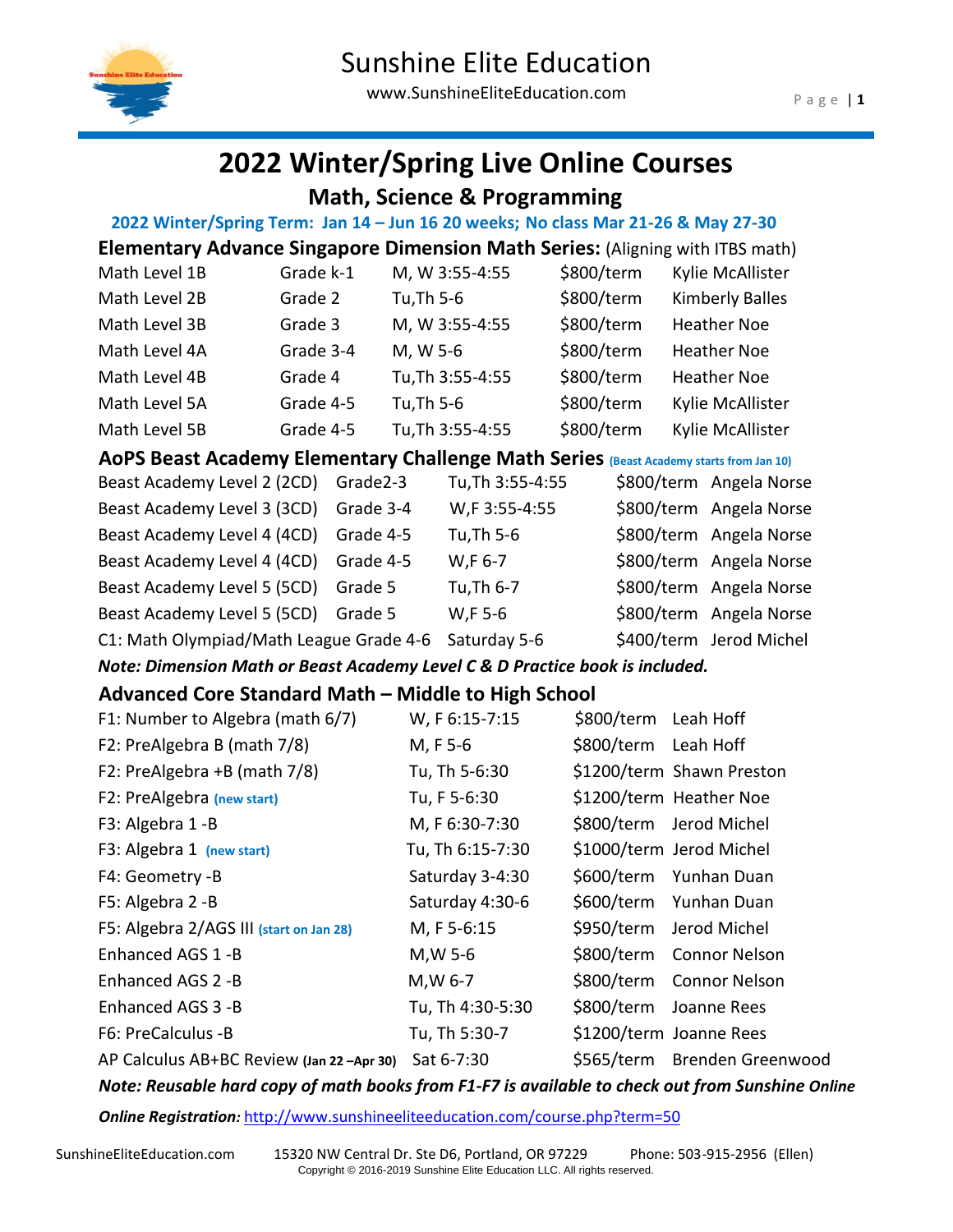

## Sunshine Elite Education

www.SunshineEliteEducation.com

Email: [info@SunshineEliteEducation.com](mailto:info@SunshineEliteEducation.com) Phone or Text message: 503-915-2956 (Ellen)

## **2022 Winter/Spring Live Online Courses Math, Science & Programming (Cont')**

 **2022 Winter/Spring Term: Jan 14 – Jun 16 20 weeks; No class Mar 21-26 & May 27-30**

### **Advanced AoPS Math & Math Competition Series**

| A1: AoPS PreAlgebra-B                    | Tu, Th 6:15-7:30          | \$1000/term Leah Hoff |                         |
|------------------------------------------|---------------------------|-----------------------|-------------------------|
| A2: AoPS Algebra -B (start Jan 10)       | M, W 6-7                  |                       | \$800/term Manny Norse  |
| A3: AoPS Geometry -B (start Jan 11)      | Tu, Th 5:30-7             |                       | \$1200/term Manny Norse |
| A4: AoPS Inter Algebra -B (start Jan 12) | W, F 4:30-6               |                       | \$1200/term Manny Norse |
| A5: AoPS PreCalculus B                   | Tu, Th 5:30-7             |                       | \$1200/term Joanne Rees |
| C2: AMC 8 & MathCounts I (start Jan 11)  | Tu, Th $2-3$              |                       | \$800/term Manny Norse  |
| C2: AMC 8 & MathCounts I (start Jan 11)  | Tu, Th 4:30-5:30          |                       | \$800/term Manny Norse  |
| C3: MathCounts II (start Jan 10)         | M 4:30-5:30 & F 6:30-7:30 |                       | \$800/term Manny Norse  |
| C6: AMC 10/12/AIME Training              | Saturday 6:30-8           |                       | \$600/term Noah Walsh   |
| C7: AIME Training (12/8-02/04)           | W. F 4:30-5:30            | \$300/term Ram Goel   |                         |
|                                          |                           |                       |                         |

*Note\*: AoPS Courses finish in 2 terms, 12 weeks in Fall, and 18 weeks in Winter term*

### **Science and Technology (some reusable textbooks are available to check out from Sunshine)**

| Interactive Science for Grade 4-5                 | Grade 4-5 Fri 4-5     |                | \$400/term Shawn Preston    |
|---------------------------------------------------|-----------------------|----------------|-----------------------------|
| Introduction to Biology/Chemistry                 | Grade 6-7 W, F 5-6    |                | \$800/term Shawn Preston    |
| Conceptual Physics -B (Stem Physics)              | Grade 7-9 M, Sat 5-6  |                | \$800/term Maggie Greenwood |
| AP Biology Review (Feb 12-May 7)                  | Grade 9-12 Sat 5-6:30 |                | \$450/term Dane Miller      |
| AP Chemistry Review (Feb 12-May 7)                | Grade 9-12 Sat 3-4:30 |                | \$450/term Giber Fonseca    |
| AP Physics C Mechanics & F=MA-B (Jan 4-Feb 8)     |                       | Tue 6-8        | \$300/term Purushottam Goel |
| AP Physics C Mechanics Test Review (Feb 15-May 3) |                       | <b>Tue 6-8</b> | \$550/term Purushottam Goel |

#### **Computer Programming & Contests:**

| Python Programming I: Beginner A                             | Gr 5-7 Thu 6:30-8 | \$600/term Shawn Preston |
|--------------------------------------------------------------|-------------------|--------------------------|
| Python Programming I: Beginner B                             | Gr 5-7 Tue 6:30-8 | \$600/term Shawn Preston |
| Python Programming II: Junior A                              | Gr 5-7 Mon 6-7:30 | \$600/term Shawn Preston |
| Python Programming II: Junior B                              | Gr 6-9 Sat 1-2:30 | \$600/term Shalika Arora |
| Python Programming II: Junior C + ACSL                       | Gr 7-9 Sat 4:30-6 | \$600/term Shalika Arora |
| ACSL Short Problem Training - For Elem #3#4                  | Gr 4-6 Wed 6-7    | \$400/term Shawn Preston |
| ACSL Short Problem Training - For Junior #3#4                | Gr 6-9 Sat 6-7    | \$400/term Shalika Arora |
| Data Structures & Algorithms in Python                       | Gr 8+ W, Sat 6-7  | \$800/term Kirby Urner   |
| AP Computer Science A - Fundamental of Java Gr 7+ Sat 3-4:30 |                   | \$600/term Manju Bhatia  |
| Web Application with HTML & JSP                              | Gr 7+ Sat 1-2:30  | \$600/term Manju Bhatia  |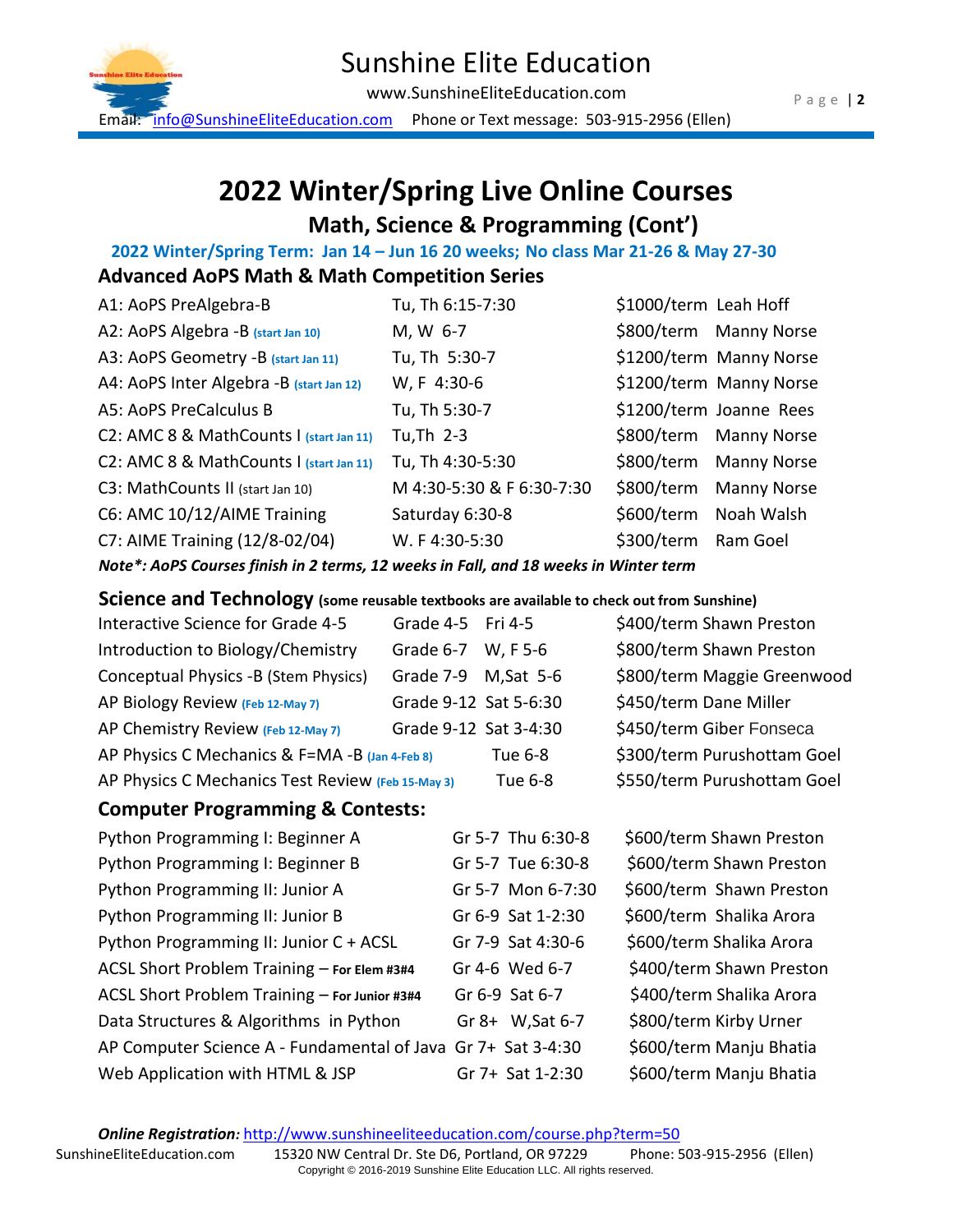

## Sunshine Elite Education

www.SunshineEliteEducation.com

Email: [info@SunshineEliteEducation.com](mailto:info@SunshineEliteEducation.com) Phone or Text message: 503-915-2956 (Ellen)

## **2022 Winter/Spring Live Online Courses Reading & Vocabulary, Writing & Grammar**

 **2022 Winter/Spring Term: Jan 14 – Jun 16 20 weeks; No class Mar 21-26 & May 27-30**

| ZUZZ WINTER/SPINIK TENIH. JAN 14 TJUN 10 ZU WEEKS, NO CRISS IVRN ZI-ZO & IVRY Z7-SU  |                 |                         |                           |
|--------------------------------------------------------------------------------------|-----------------|-------------------------|---------------------------|
| Speech and Debate: (Middle School Debate is a bridge to high school debate team)     |                 |                         |                           |
| Public Speech I                                                                      | Grade 2-3       | Tue 5-6                 | \$400/term Ta-Leah        |
| Public Speech II                                                                     | Grade 4-5       | Mon 5-6                 | \$400/term Ta-Leah        |
| Public Speech II                                                                     | Grade 3-4       | Thu 3:55-4:55           | \$400/term Ta-Leah        |
| Public Speech/Debate III                                                             | Grade 6-8       | Wed 4:30-6              | \$600/term Ta-Leah        |
| Public Speech/Debate IV                                                              | Grade 7-9       | Fri 5-6:30              | \$600/term Julie Weindel  |
| <b>English Comprehensive Reading + Vocabulary:</b> (Aligning ITBS/SSAT/PSAT Reading) |                 |                         |                           |
| Reading and Vocabulary Level 1A                                                      |                 | Gr K-1 Tu, Th 3:55-4:55 | \$800/term Kira Tomlinson |
| Reading and Vocabulary Level 1B                                                      | Gr 1            | Tu, Th 4-5              | \$800/term Tami Bake      |
| Reading and Vocabulary Level 2B                                                      | Gr <sub>2</sub> | M, W 5-6                | \$800/term Tami Bake      |
| Reading and Vocabulary Level 3B                                                      | Gr <sub>3</sub> | Tu, Th 3:55-4:55        | \$800/term Shawna Secor   |
| Reading and Vocabulary Level 4B                                                      | Gr 4            | M, W 3:45-4:45          | \$800/term Shawna Secor   |

Reading and Vocabulary Level 5B Gr 5 M, W 5-6 \$800/term Shawna Secor Reading and Vocabulary Level 6/7B Gr 6/7 Tu, Th 5-6 \$800term Shawna Secor Reading and Vocabulary Level 8/9B-SSAT Gr 7-9 Friday 5-6:30 \$600/term Julie Hlad

Literary Reading & Analytical Writing IB Gr 3-4 Thu 5-6:30 \$600/term Brenda Andrus Literary Reading & Analytical Writing IIB Gr 5-6 Wed 5-6:30 \$600/term Brenda Andrus Literary Reading & Analytical Writing IIIB Gr 7-8 Mon 5-6:30 \$600/term Brenda Andrus

**Writing / Essay Writing + Grammar**

**English Reading and Analytical Writing**

| Skill Based Guided Writing Level 1B  | Gr K-1 Fri 5-6        |                      | \$600/term Kira Tomlinson |
|--------------------------------------|-----------------------|----------------------|---------------------------|
| Strength-Focused Writing Level 2B    | Gr 2-3 Sat 1-2:30     |                      | \$600/term Jennifer Rose  |
| Strength-Focused Writing Level 3B    | Gr 3-4 Tue 6:35-8:05  |                      | \$600/term Jennifer Rose  |
| Strength-Focused Writing Level 3B    | Gr 3-4 Sat 11-12:30   |                      | \$600/term Jennifer Rose  |
| Skill Based Guided Writing Level 4B  | Gr 4-5 Thu 5-6:30     | \$600/term Tami Bake |                           |
| Strength-Focused Writing Level 4B    | Gr 4-5 Tue 5-6:30     |                      | \$600/term Jennifer Rose  |
| Strength-Focused Writing Level 4B    | Gr 4-5 Mon 5-6:30     |                      | \$600/term Jennifer Rose  |
| Strength-Focused Writing Level 5B    | Gr 5-6 M, W 3:50-4:50 |                      | \$800/term Jennifer Rose  |
| Strength-Focused Writing Level 5B    | Gr 5-6 Thu 6:30-8     |                      | \$600/term Jennifer Rose  |
| Strength-Focused Writing Level 6/7 B | Gr 6-7 Fri 4:30-6     |                      | \$600/term Jennifer Rose  |
|                                      |                       |                      |                           |

*Note: The hard copy of Vocabulary book for reading and the hard copy of Grammar book for writing class is included.* 

**Online Registration**: <http://www.sunshineeliteeducation.com/course.php?term=50> Email: [info@SunshineEliteEducation.com](mailto:info@SunshineEliteEducation.com) Phone or Text message: 503-915-2956 (Ellen)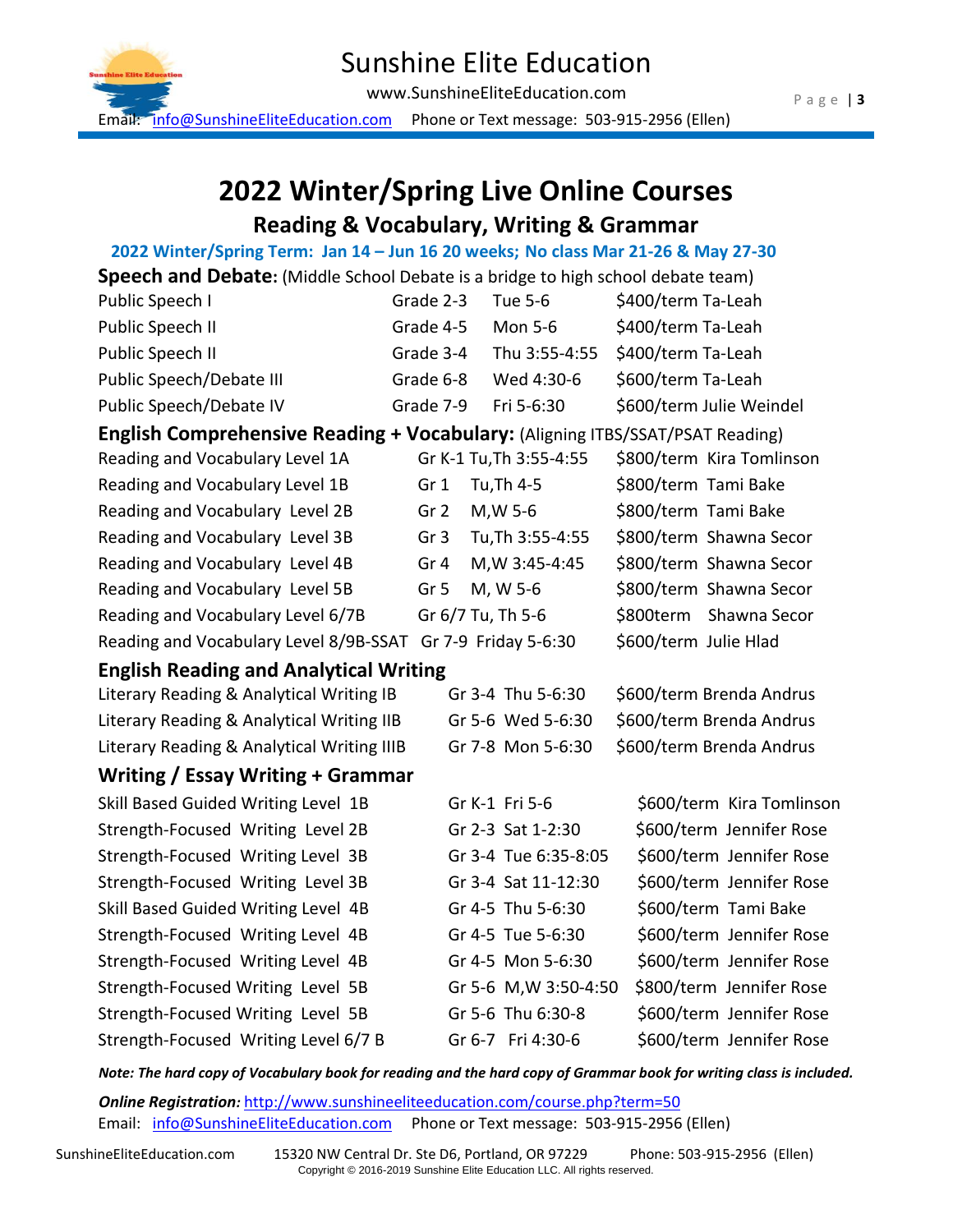

# **2022 Winter/Spring Live Online Courses**

**Reading & Vocabulary, Writing & Grammar (Cont')**

 **2022 Winter/Spring Term: Jan 14 – Jun 16 20 weeks; No class Mar 21-26 & May 27-30**

### **Writing / Essay Writing + Grammar/Publish Workshop/Creative Writing**

| Skill Based Guided Writing Level 7/8 B | Grade 7-8 Sat 2-3:30   | \$600/term Shawna Secor |
|----------------------------------------|------------------------|-------------------------|
| Essay Writing & Grammar 1B             | Grade 8-10 Sat 9-10:30 | \$600/term Julie Hlad   |
| <b>Essay Writing &amp; Grammar 2B</b>  | Grade 9-11 Thu 5-6:30  | \$600/term Julie Hlad   |
| <b>Magic-Ink Creative Writing IIIB</b> | Grade 5-8 Fri 4:30-6   | \$600/term Debby Dodds  |

## **Chess, Visual Art, Foreign Languages**

#### **2022 Winter/Spring Term: Jan 14 – Jun 16 20 weeks; No class Mar 21-26 & May 27-30**

| Chess for Beginner                                            | Age $5+$ Tue $5-6$   | \$400/term Chess King Academy |
|---------------------------------------------------------------|----------------------|-------------------------------|
| Chess for Intermediate                                        | Age 9+ Fri 5:30-6:30 | \$400/term Charles Schulien   |
| <b>Chess for Advance</b>                                      | Age 11+ Wed 5-6:30   | \$600/term Charles Schulien   |
| Visual Art - Sketch & Painting (in person) Age 10+ Wed 3:30-5 |                      | \$600/term Tie Li             |
| Visual Art - Sketch & Painting (in person) Age 12+ Wed 5:30-7 |                      | \$600/term Tie Li             |
| Japanese 1 - Beginner                                         | Th, Sat $5-6$        | \$800/term Ta-Leah            |
| Spanish 1 - Beginner                                          | W, Sat 6:15-7:15     | \$800/term Ta-Leah            |
| AP Chinese Test Prep(Feb 18-May 13)                           | Friday 7-8:30        | \$360/term Zhenjing Zhang     |

#### *Note for class material and books:*

All class materials and books in **PDF are free offered** to the classes via the student class page; some reusable books such as math F1-F6, AoPS books, books for Literary Reading are **available to borrow** from Sunshine; some books such as Singapore math books, Beast Academy books, AoPS books, Vocabulary books, and Grammar books **are available to buy** from sunshine in a group discount price here: <http://www.sunshineeliteeducation.com/course.php?term=39>

**Online Registration**: <http://www.sunshineeliteeducation.com/course.php?term=50> Email: [info@SunshineEliteEducation.com](mailto:info@SunshineEliteEducation.com) Phone or Text message: 503-915-2956 (Ellen)